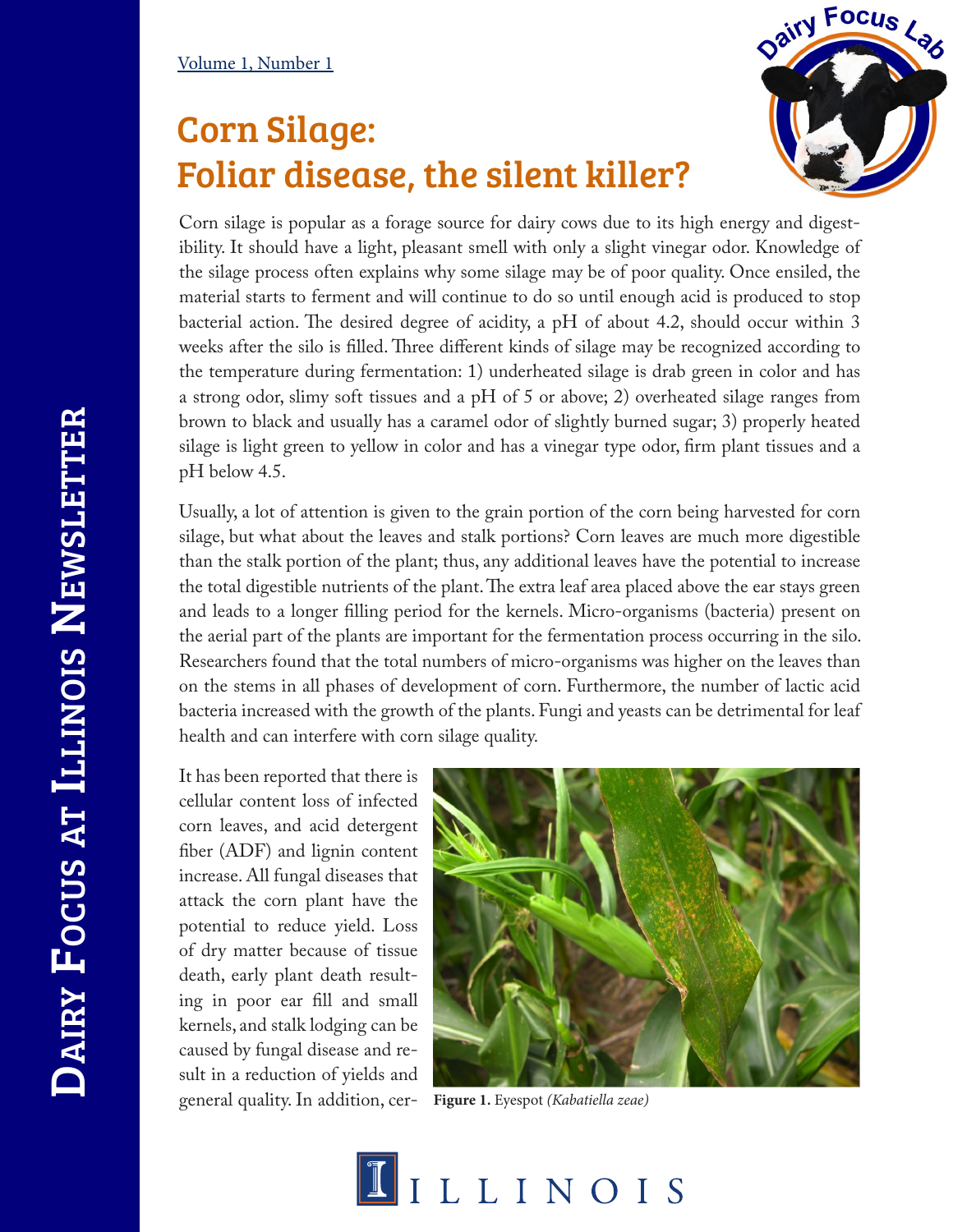tain fungal disease organisms contaminate grain and stalks with mycotoxins, such as vomitoxin, causing serious quality problems. Leaf diseases on silage corn result in formation of lesions on leaves and can result in tissue death, including early death of entire plants, and increased susceptibility to stalk rots. Leaf diseases include northern corn leaf blight caused by *Exserohilum turcicum*, eyespot caused by *Kabatiella zeae* (**Figure 1**), common rust caused by *Puccinia sorghi schwein*, and gray leaf spot caused by *Cercospora zeae-maydis* (see some examples at: http://corn.agronomy.wisc.edu/Management/pdfs/A3879-02.pdf).

Fungicides can be used to improve plant health resulting in higher grain (starch) yields, which is desirable whether the crop will be harvested for grain or silage. Corn fungicides are applied to inhibit foliar fungal infections. There have been limited fungicide studies with corn silage, although benefits derived for grain corn should similarly benefit corn silage producers. A 2007 – 2011 field trial conducted by University of Wisconsin Extension specialists showed that fungicide treatment resulted in a 0.7 ton gain in silage dry matter yield and a 1.9 percent boost in starch content. While these improvements were not statistically significant, they do appear to be biologically and economically encouraging. Overall, the highest source of variation from their analyses was observed at the farm scale, indicating that other factors (e.g., hybrid resistance, soil type, farm management practices) may influence yield response more than the use of a foliar fungicide. Ultimately, the best management tactic for reducing the risk of corn diseases is the use of a strategy that starts with hybrid selection for resistance to specific corn diseases. In addition, farmers should consider other factors like crop rotation and residue management as part of their management program. The researchers saw the best yield response to a foliar fungicide application (both within Wisconsin and across the region) when disease severity was higher (> 5%). Researchers from the University of Illinois led by Dr. Carl Bradley have found similar results in Illinois. Results from different plots have shown greater results in grain yield when disease severity was greater or equal to 10% (**Figure 2**). The plots had one fungicide application sometime between tassel emergence (VT) and silking (R1).



## 2008 to 2013 Univ. IL Corn Fungicide Trials

**Figure 2.** Mean corn yield response and frequency from different plots that had one fungicide application sometime between tassel emergence (VT) and silking (R1). Courtesy of Dr. Carl Bradley.